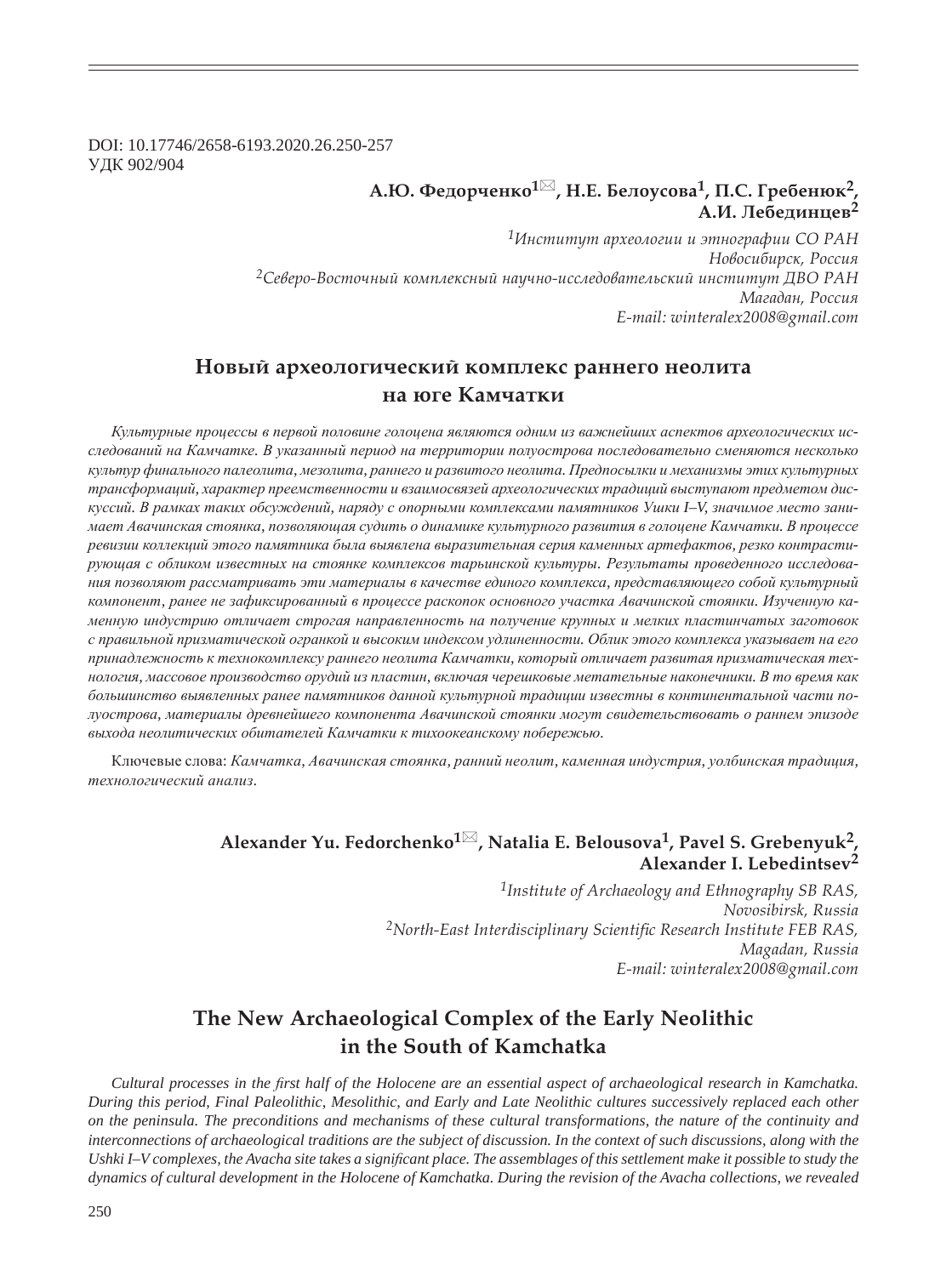*a series of stone artifacts, which sharply contrasts with the well-known complexes of the Tarya culture of the site. The results of the study allow us to consider this collection as an independent complex, which could be a new cultural component of the Avacha site. The lithic industry of the site has a strict focus on obtaining large blades and bladelets with a regular prismatic faceting and a high elongation index. New Avacha component has similarities with the Early Neolithic technical complex of Kamchatka, distinguished by a developed prismatic technology, mass production of tools from blades, including stemmed*  projectile points. While the most of the previously identified sites of this complex were discovered in the continental part of *the Kamchatka, the Early Neolithic Avacha complex may indicate one of the most ancient episodes of the Neolithic hunters reaching the Pacific coast.* 

Keywords: *Kamchatka, Avacha site, Early Neolithic, lithic industry, Uolba tradition, technological analysis.*

## **Введение**

Культурные процессы в первой половине голоцена являются одним из важнейших аспектов исследования археологии Камчатки (рис. 1). В период с 11 000 по 6 000 кал. л.н. на полуострове последовательно сменяются культурные традиции финального палеолита, мезолита, раннего и развитого неолита. Предпосылки и механизмы культурных трансформаций, характер преемственности и взаимосвязей культур этого региона выступают предметом серьезных дискуссий [Диков, 1979, с. 54–79, 106–119; Пономаренко, 2000, с. 29–45; Пташинский, 2006; Питулько, Павлова, 2010, с. 152-157; Федорченко, Белоусова, 2020]. В таких обсуждениях, наряду с опорными комплексами памятников Ушки I–V, значимое место занимает Авачинская стоянка, позволяющая судить о динамике культурного развития в голоцене Камчатки.

Многослойный археологический памятник Авача (в разных источниках обозначается как «Авача I» [Добрецова, 1985] или «Авача VII» [Пономаренко, 2014]) был обнаружен Н.Н. Диковым на высоком скальном уступе (25–30 м над ур. м.) на берегу Авачинской бухты, слева от устья одноименной реки в 1971 г. [Диков, 1977, с. 117] (рис. 2). В 1975– 1977 гг. под руководством Т.М. Диковой на стоянке исследовалась площадь 84 м<sup>2</sup>, выявлено три культурных слоя (далее – к.с.) с остатками жилищ и очагами, выразительным каменным и костяным инвентарем. Возраст этих комплексов определяется на основании данных радиоуглеродного и палеомагнитного датирования: к.с.  $3 - 6$  300–5 700 или 5 000–4 600 кал. л.н., к.с. 2 – 4 000–1 800 или 4 100– 3 400 кал. л.н., к.с.  $1 - 1$  750–700 кал. л.н. [Ложкин, 1985; Добрецова, 1985]. Результаты работ позволили соотнести археологические комплексы стоянки с тремя этапами развития тарьинской культуры неолита Камчатки [Дикова, 1978].

Предметом настоящего исследования послужила коллекция каменных изделий с Авачинской стоянки, выявленная в 2012 г. в результате работы в фондах СВКНИИ ДВО РАН (г. Магадан). Это собрание включало выразительные изделия, которые по своим технико-типологическим характеристикам резко контрастировали с опубликованными материалами памятника [Дикова, 1976б, 1978, 1979, 1983]. В данной статье мы характеризуем условия обнаружения этих артефактов, анализируем способы их изготовления, обсуждаем возможную хро-



Рис. 1. Расположение памятников мезолита и раннего неолита на территории Камчатки.

 $1 -$  Авачинская стоянка;  $2 -$  Авача-1 и Авача-9;  $3 -$  Ушковские стоянки; 4 – Кисун-1; 5 – местонахождение в нижнем течении р. Ковран; *6* – Кульки-3, -6; 7 – местонахождение на р. Левая Озерная;  $8$  – местонахождение близ пос. Оссора (по: [Пономаренко, 2000, с. 30, рис. 17]).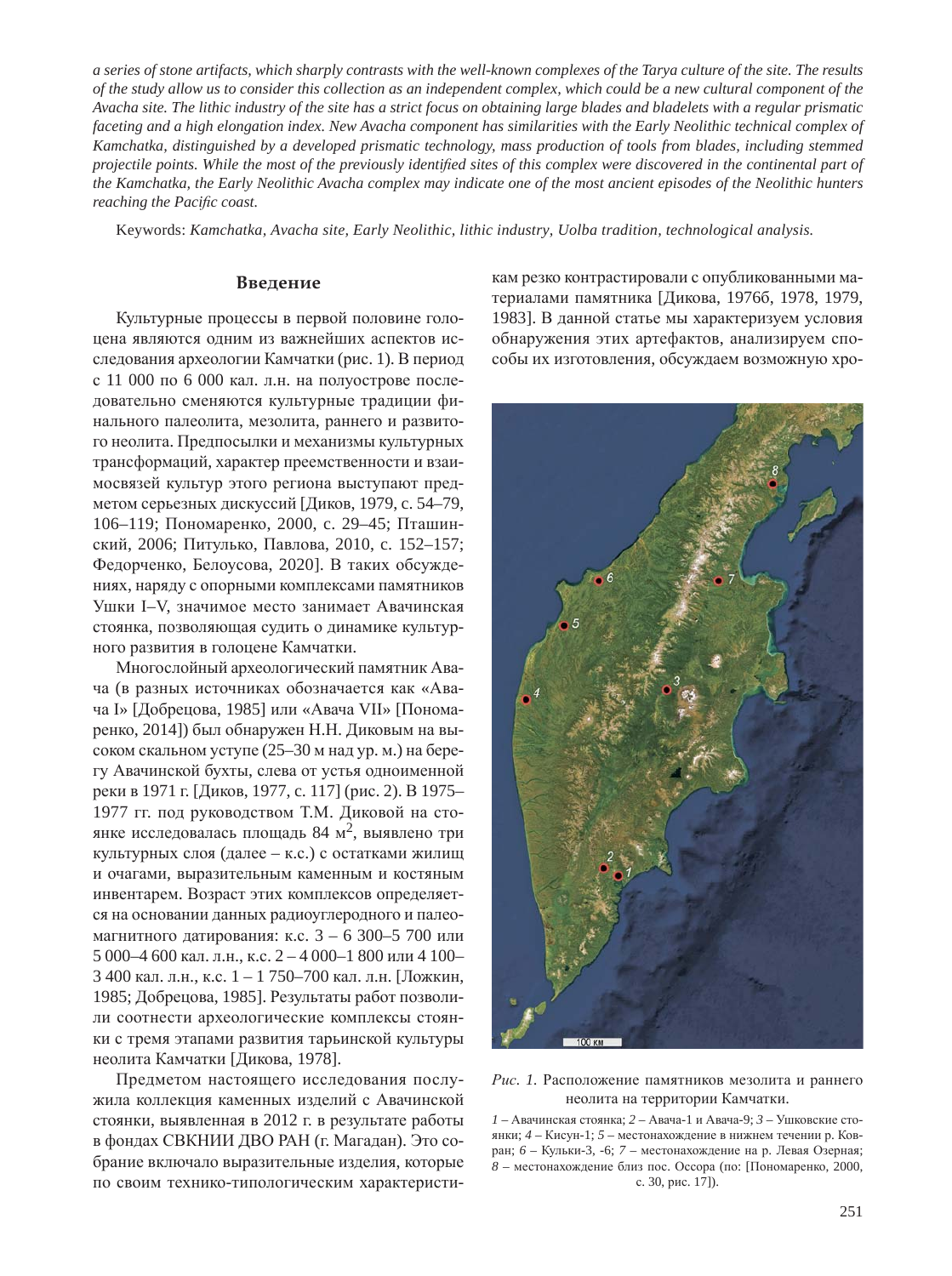

Рис. 2. Авачинская стоянка.

 $1$  – вид на Авачинскую сопку;  $2$  – стратиграфический разрез 1975 г. Адаптировано по: [Дикова, 1983, с. 122–123].

 $a$  – современная почва;  $\delta$  – вулканический пепел светло-серый;  $e$  – суглинок ярко-желтый;  $e$  – камни;  $\delta$  – отложения, нарушенные в результате современного антропогенного воздействия; *е* – супесь коричневая; ж – суглинок красноватый с камнями, материк; *з* – линзы угольной массы; *и* – суглинок светло-желтый; *к* – суглинок желтый; *л* – кальцинированные кости; *м* – номера литологических слоев.

ностратиграфическую позицию коллекции на фоне других комплексов стоянки Авача, а также памятников Камчатки в целом.

### Материалы и методы исследования

Обсуждаемая серия артефактов была получена Т.М. Диковой в результате работ на Авачинской стоянке в 1975 или 1977 г., после чего передана в фонды лаборатории археологии, истории и этнографии СВКНИИ ДВНЦ АН СССР, где и хранилась среди других материалов этого памятника в отдельной коробке без каких-либо сопроводительных записок и документов. Упоминания этих изделий отсутствуют в отчетах [Дикова, 1976а, 1977] или опубликованных полевых записях исследователя [Дикова, 1983, с. 169–213]. Лишь один предмет из собрания – крупная ретушированная пластина из обсидиана – обладает индивидуальным шифром – «АС / 411». По манере начертания он аналогичен маркировкам, которые использовались в СВКНИИ при лабораторной обработке артефактов в 1970-х гг. На наш взгляд, индекс «АС» может расшифровываться как «Авачинская стоянка», номер 411 – указывать на изначальную многочисленность этой коллекции, по всей вилимости, дошедшей до наших дней не полностью.

 $\odot$ 

M

Отсутствие упоминаний в полевой документации не позволяет должным образом определить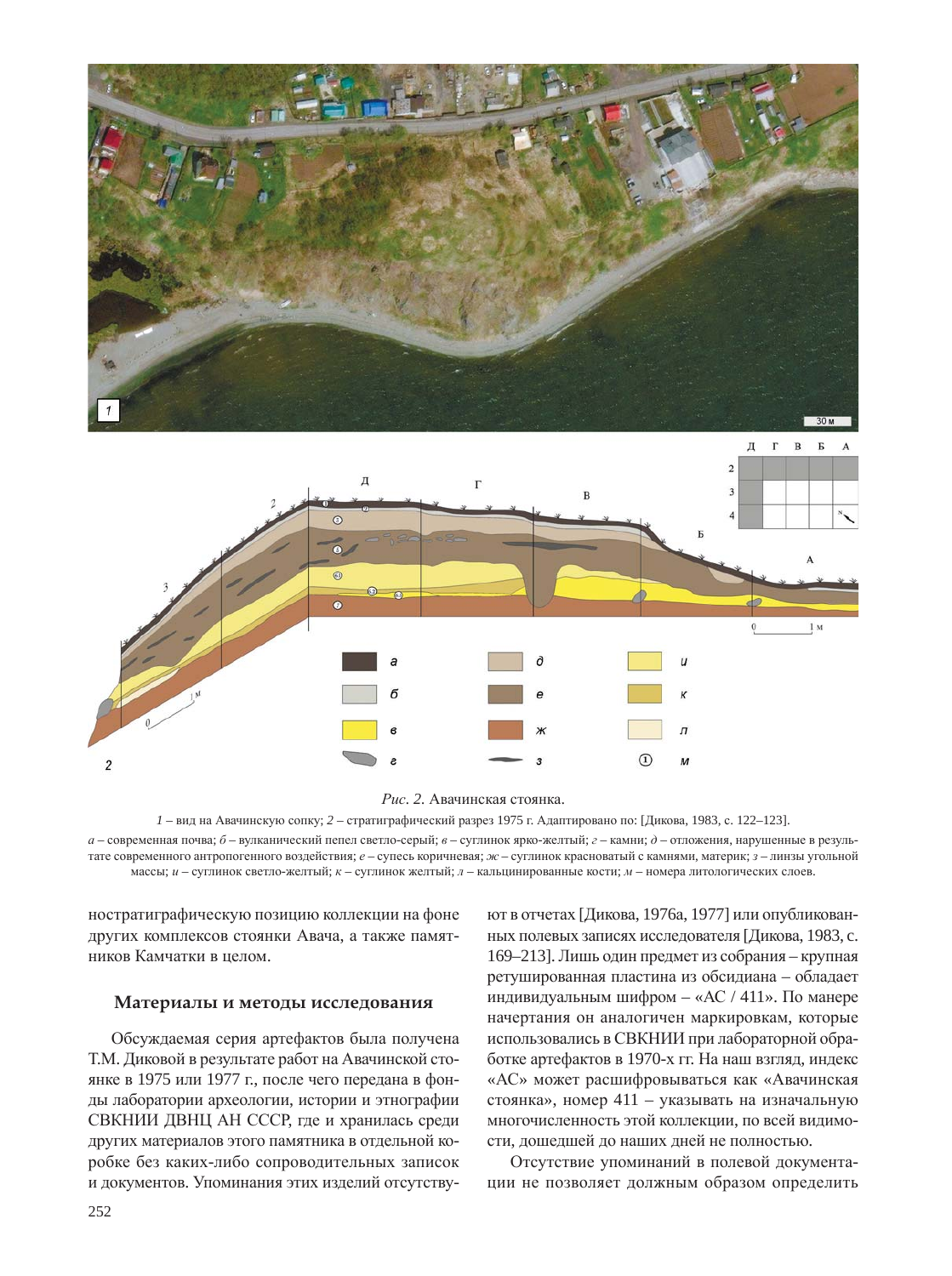место и условия обнаружения обсуждаемых изделий. По данным Т.М. Диковой, к моменту начала археологических работ в 1975 г. большая часть памятника была застроена и распахана приусадебными участками и огородами, на которых местные жители ежегодно собирали каменные артефакты. В связи с наличием современных антропогенных нарушений перед началом раскопок участок Авачинской сопки тщательно обследовался археологами, в зонах обнажений и на скальных осыпях был получен археологический материал [Дикова, 1983, c. 120–122].

Обсуждаемая коллекция подъемного материала включает восемь изделий, выполненных из обсилиана  $(n = 7)$  и осадочной породы  $(n = 1)$ . Нуклевидные формы представлены одним торцовым микронуклеусом, категория сколов включает целую пластинку и один проксимально-медиальный фрагмент. Орудийный набор включает пять изделий, выполненных из пластинчатых сколов: черешковый наконечник, пластина и пластинки с ретушью. Исследование коллекции базировалось на технологическом и сравнительно-типологическом методе. Анализ остаточных ударных площадок осуществлялся экспериментально-трасологическим и технологическим методами при использовании стереомикроскопа Альтами CM0745-T.



Рис. 3. Коллекция каменных артефактов раннего неолита с Авачинской стоянки.

 $1$  – черешковый наконечник; 2, 3 – пластинки с ретушью; 4, 8 – пластины с ретушью;  $5, 6$  – пластинки;  $7$  – торцовый микронуклеус.

#### Результаты исследования

Коллекция включает один торцовый микронуклеус (30,2  $\times$  8,8  $\times$  15,0 мм), выполненный на полупервичном отщепе (рис. 3, 7). Ударная площадка сформирована на плоскости усечения скола-основы; с нее вдоль наиболее массивного края была реализована серия микропластинчатых снятий шириной 3–5 мм. После образования заломов скалывание было прекращено. Другой край скола-основы несет фасетки мелкой нерегулярной ретуши на дорсальной и вентральной сторонах заготовки; в основании нуклеуса отмечены следы выкрошенности. Площадка была переоформлена крутой и полукрутой чешуйчатой ретушью.

Медиально-дистальный фрагмент пластинки (33,7  $\times$  9,8  $\times$  3,1 мм) имеет продольную параллельную огранку дорсала, параллельные края и трапециевидное поперечное сечение (рис. 3, 5). Профиль изделия слабо изогнут, особенно в дистальной зоне. Окончание скола перьевидное, на его поверхности прослеживаются фрагменты негативов коротких встречных снятий, формировавших основание фронта нуклеуса. Целая пластинка (37,1  $\times$  11,0  $\times$  2,2 мм) из осадочной породы обладает продольной параллельной огранкой и субпараллельными краями, трапециевидным сечением, слабо изогнутым профилем (рис. 3, 6). Ударная площадка прямая, линзовидная в плане. Дорсальный карниз несет следы абразивной обработки, что может указывать на получение скола в результате расщепления орудия с пришлифованным лезвием; ударный бугорок выражен, «губа» и изъянец отсутствуют.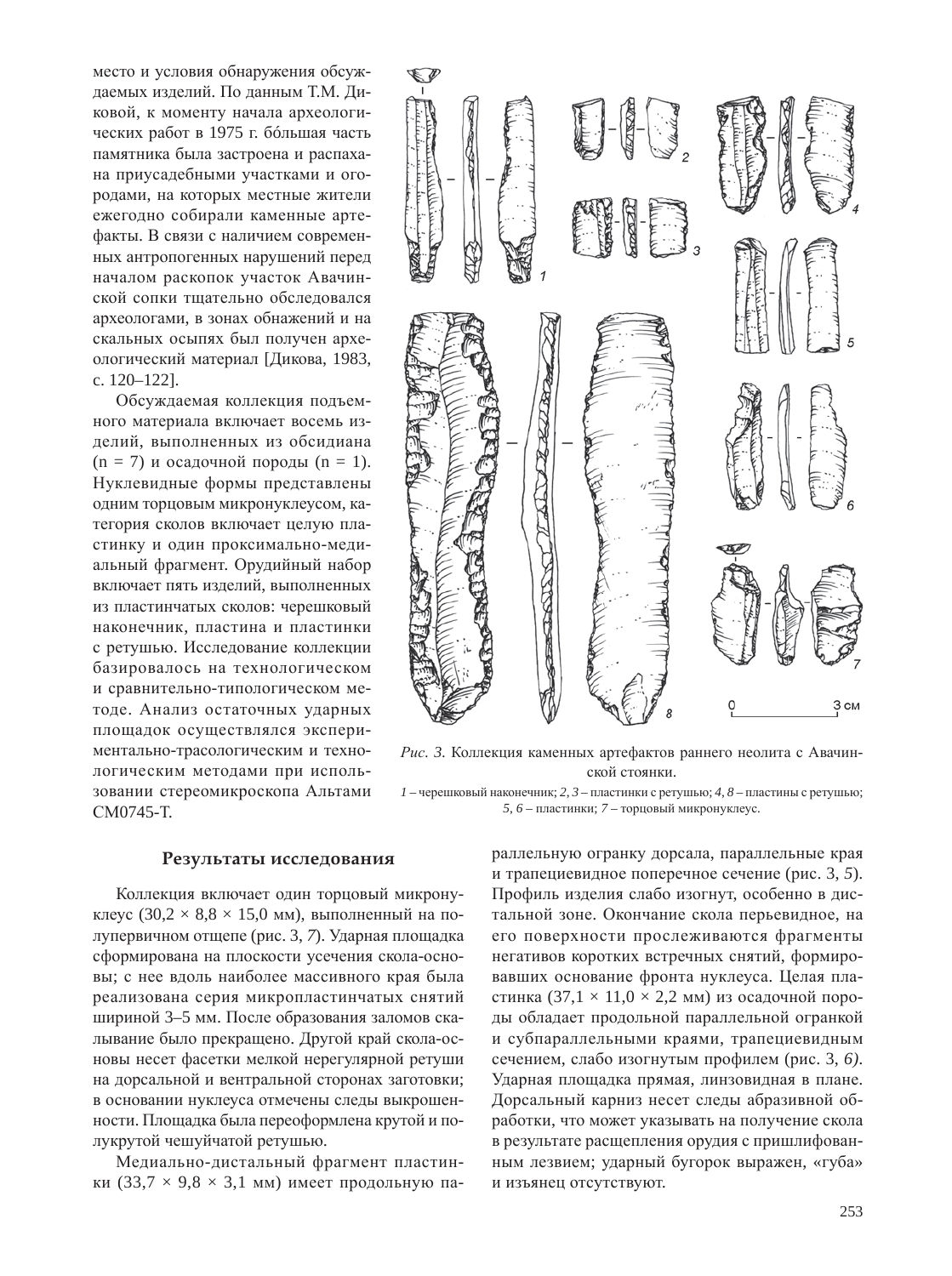Проксимально-медиальный фрагмент черешкового наконечника (55  $\times$  11,3  $\times$  4,5 мм) выполнен на удлиненном пластинчатом сколе с параллельной продольной огранкой, параллельными краями, трапециевидным сечением и прямым профилем (рис. 3, 1). В основании скола сильномодифицирующей чешуйчатой дорсальной и вентральной ретушью сформирован короткий черешок с четко выделенными скошенными плечиками, переходящими в перо удлиненной подпрямоугольной формы. Перо наконечника обработано нерегулярной слабомодифицирующей краевой дорсальной и вентральной ретушью, кончик несет следы поперечной фрагментации со ступенчатым окончанием.

Ретушированная пластина (122,0  $\times$  29,7  $\times$  $\times$  8,3 мм) выполнена на заготовке с продольной параллельной огранкой, параллельными продольными краями, треугольным сечением и прямым про- $\phi$ илем (индекс удлиненности ( $l/w$ ) – 4,1) (рис. 3, 8). Остаточная ударная площадка прямая, линзовидная в плане. Редуцирование карниза выполнено пришлифовкой; ударный бугорок выражен, присутствуют «губа» и крупный изъянец. Пластина обработана по всей длине постоянной слабомодифицирующей дорсальной чешуйчатой и субпараллельной плоской ретушью. Другая пластина (рис. 3, 4) представлена проксимально-медиальным фрагментом (34,6  $\times$  15,0  $\times$  4,0 мм) и в целом аналогична по морфологии предыдущей. При этом ударная площадка точечная, следы абразивной подправки выражены слабо. Продольные края несут следы эпизодической чешуйчатой ретуши на дорсальной и вентральной сторонах изделия. Ретушь – от плоской до крутой – формирует неровный край с короткими прямыми участками и выемками.

Короткий медиальный фрагмент ретушированной пластинки (17,8  $\times$  11,4  $\times$  3,9 мм) имеет параллельные края, прямой профиль и треугольное сечение; огранка скола продольная параллельная (рис. 3, 3). Один из краев изделия обработан среднемодифицирующей дорсальной чешуйчатой полукрутой ретушью. Второй край несет на дорсале и вентрале фасетки эпизодической ретуши, формирующей неровный край. Дистальный фрагмент другой пластинки  $(17,6 \times 9,1 \times 3,5 \text{ MM})$  сохранил следы вторичной обработки среднемодифицирующей дорсальной чешуйчатой крутой ретушью по одному краю (рис. 3, 2). Окончание скола имеет следы ретуширования по двум краям и поперечного слома без конического начала.

На поверхностях артефактов выявлен комплекс разнообразных следов изменений, связанных с механическим воздействием. На макроуровне на краях артефактов отмечены разноразмерные негативы эпизодической слабомодифицирующей ретуши,

реже – заломы, а также сформированные мельчайшей ретушью выемки. Характер подобных следов вполне допускает антропогенную природу их возникновения. Следы ветровой или водной эрозии отсутствуют.

Некоторые данные относительно контекста залегания анализируемых находок были получены на основе изучения артефактов на микроуровне. В микротрещинах и в углублениях заломов были зафиксированы частицы грунтового заполнителя. В семи случаях заполнитель представлен суглинком светло-желтого и желтовато-бурого цвета, на одном изделии зафиксированы частицы черного сажистого заполнителя. Характер фиксируемого грунта соответствует литологическому слою 6 стоянки – «суглинок в верхней части светло-желтого и интенсивнее по цвету в нижней части, с единичными угольками, отщепами» – и слою 7 – «суглинок красновато-желтого цвета» [Дикова, 1983, с. 123]. Таким образом, если предположить, что данная коллекция была собрана с одного участка, то большинство артефактов из нее могло происходить из одних и тех же культуросодержащих отложений, залегающих на контакте или стратиграфически ниже к.с. 3, выявленного Т.М. Диковой (см. рис. 2, 2).

## Обсуждение

Результаты проведенного исследования позволяют рассматривать изученную коллекцию в качестве единого комплекса, представляющего собой новый, ранее неизвестный культурный компонент Авачинской стоянки. Изученную каменную индустрию отличает строгая направленность на получение крупных и мелких пластинчатых заготовок с правильной призматической огранкой и высоким индексом удлиненности. Обращает на себя внимание использование абразивной обработки для подготовки зон расщепления нуклеусов для пластин, что ранее не отмечалось для каменного века Камчатки. Для орудийного набора характерны изделия на пластинах и пластинках, а также, по-видимому, артефакты с пришлифовкой.

Ранее на Авачинской стоянке находки пластинчатых сколов с правильной продольной огранкой не фиксировались. Исключение составляют две обсидиановые пластинки с патинированной поверхностью, отмеченные в контексте к.с. 1 (литологический слой 4), перемешанного на основной площади своего распространения. Данные об отсутствии пластинчатого компонента в стратифицированных комплексах стоянки коррелирует с наблюдениями А.К. Пономаренко, который отмечает единичность находок призматических нуклеусов и пластинок в комплексах тарьинской культуры [Пономарен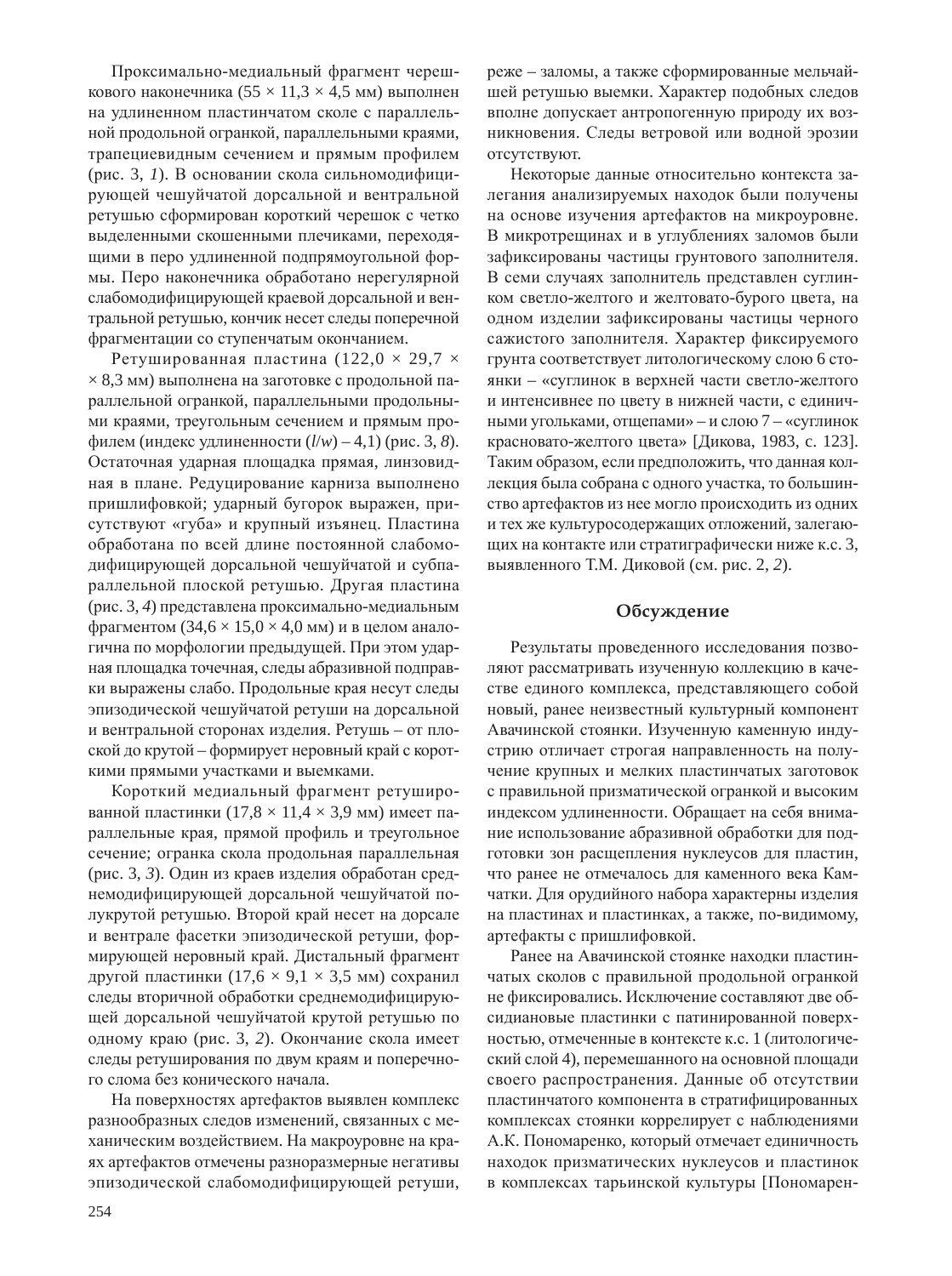ко, 2014, с. 133–134]. С точки зрения исследователя, в процессе перехода от раннего к развитому этапу неолита население Камчатки практически полностью утратило пластинчатую технологию, а ведущие позиции в первичном расщеплении заняла технология получения отщепов с аморфных нуклеусов.

Ближайшие аналогии выявленному комплексу прослеживаются в материалах ранне- и среднеголоценовых комплексов Камчатки, ассоциированных с позднемезолитической-ранненеолитической ушковской и ранненеолитической авачинской культурами (см. рис. 1) [Диков, 1979, с. 106–110; Пономаренко, 2000, с. 29–45]. В основе мезолитических индустрий к.с. IV Ушковских стоянок (Центральная Камчатка) лежала технология производства пластинчатых сколов с призматических, карандашевидных и конических нуклеусов. В орудийном наборе отмечены ретушированные пластинчатые наконечники стрел с коротким треугольным черешком и ромбическим поперечным сечением, ретушированные пластины, концевые скребки на отщепах и пластинчатых сколах, срединные резцы на пластинах, немногочисленные двусторонне обработанные ножи, наконечники и тесла [Диков, 1977, с. 60–61, 69–70]. Возраст этих комплексов определяется в интервале 8 600–8 200 кал. л.н. [Понкратова, 2019]. Отдельные аналогии раннеголоценовым индустриям Ушковских стоянок и комплексу Авачи-С могут быть прослежены в материалах стоянок Западной Камчатки (Кисун-1, Кульки-3 и -6, стоянка в нижнем течении р. Ковран) и Северной Камчатки (местонахождения на р. Левая Озерная и близ пос. Оссора) [Рубан, 1979; Пономаренко, 2000].

Дальнейшее развитие позднемезолитической ушковской культурной традиции представлено в комплексах к.с. III стоянок Ушки I, II и V. За исключением метательных наконечников, имеющих некоторые морфологические различия и выполненных на трехгранных заготовках, индустрия к.с. III Ушковских стоянок практически полностью наследует комплексам к.с. IV [Диков, 1979, с. 113-115]. Близкие в технико-типологическом отношении комплексы зафиксированы на стоянках авачинской культуры Авача-1 и -9, расположенных в 30 км к северо-западу от Авачинской стоянки [Пономаренко, 2000, с. 31–38; Пономаренко и др., 2006; Пташинский, 2006]. В каменных индустриях здесь присутствуют призматические и конические ядрища для получения крупных пластин и пластинок, черешковые наконечники стрел и дротиков с трехгранным поперечным сечением, ретушированные пластины, скребки овальные из отщепов, скребла с обработкой по периметру, листовидные бифасы, топоры и тесла с симметричной шейкой-перехватом и пришлифовкой лезвия. Возраст этих комплексов определяется в пределах 7 250–6 900 кал. л.н.

Более широкий круг аналогий может быть выявлен при сопоставлении с индустриями т.н. уолбинской культурной традиции, зафиксированных на территории Верхней Колымы, Лены и Индигирки, Приохотья и Чукотки и датируемых в интервале 10 500–7 300 кал. л.н. [Слободин, 2014]. По своим морфометрическим характеристикам, наконечник с Авачинской стоянки находит соответствие среди изделий уолбинской традиции со стоянок Юбилейная, Уи, Агробаза II, Конго-78 и Инг-78, аналогично выполненных из пластин с трапециевидным сечением путем модификации краевой ретушью пера и укороченного подтреугольного черешка. В целом, острия «уолбинского типа» существенно варьируют по морфологии насада и форме поперечного сечения, степени массивности и удлиненности, характеру модификации заготовки ретушью и типу вторичной обработки. По сути, все многообразие типов метательных наконечников уолбинской традиции сближает лишь характер используемой заготовки – четырех- или трехгранной пластины. Указанные предпочтения в выборе заготовки являлись связанными с общим характером этих индустрий – их ориентацией на получение удлиненных пластинчатых сколов трапециевидного или треугольного сечения.

### Заключение

Ревизия археологических материалов Авачинской стоянки позволила выявить выразительную серию каменных артефактов, резко контрастирующих с обликом материалов тарьинской культуры этого памятника. Исследование данных о местонахождении и контексте залегания этих изделий позволяет предположить, что они могут представлять более древний культурный пласт в культурно-стратиграфической последовательности стоянки Авача, не зафиксированный в процессе полевых исследований основного участка стоянки. Технико-типологический облик коллекции указывает на ее принадлежность к технокомплексу раннего неолита Камчатки, который, как известно, характеризуется развитой призматической технологией, массовым производством орудий на пластинчатых заготовках, включая метательные наконечники с черешком различных типов. В то время как большинство ранее выявленных памятников этой культурной традиции известны в континентальной части полуострова - материалы ранненеолитического комплекса Авачинской стоянки могут свидетельствовать об одном из древнейших эпизодов выхода неолитических обитателей Камчатки к тихоокеанскому побережью.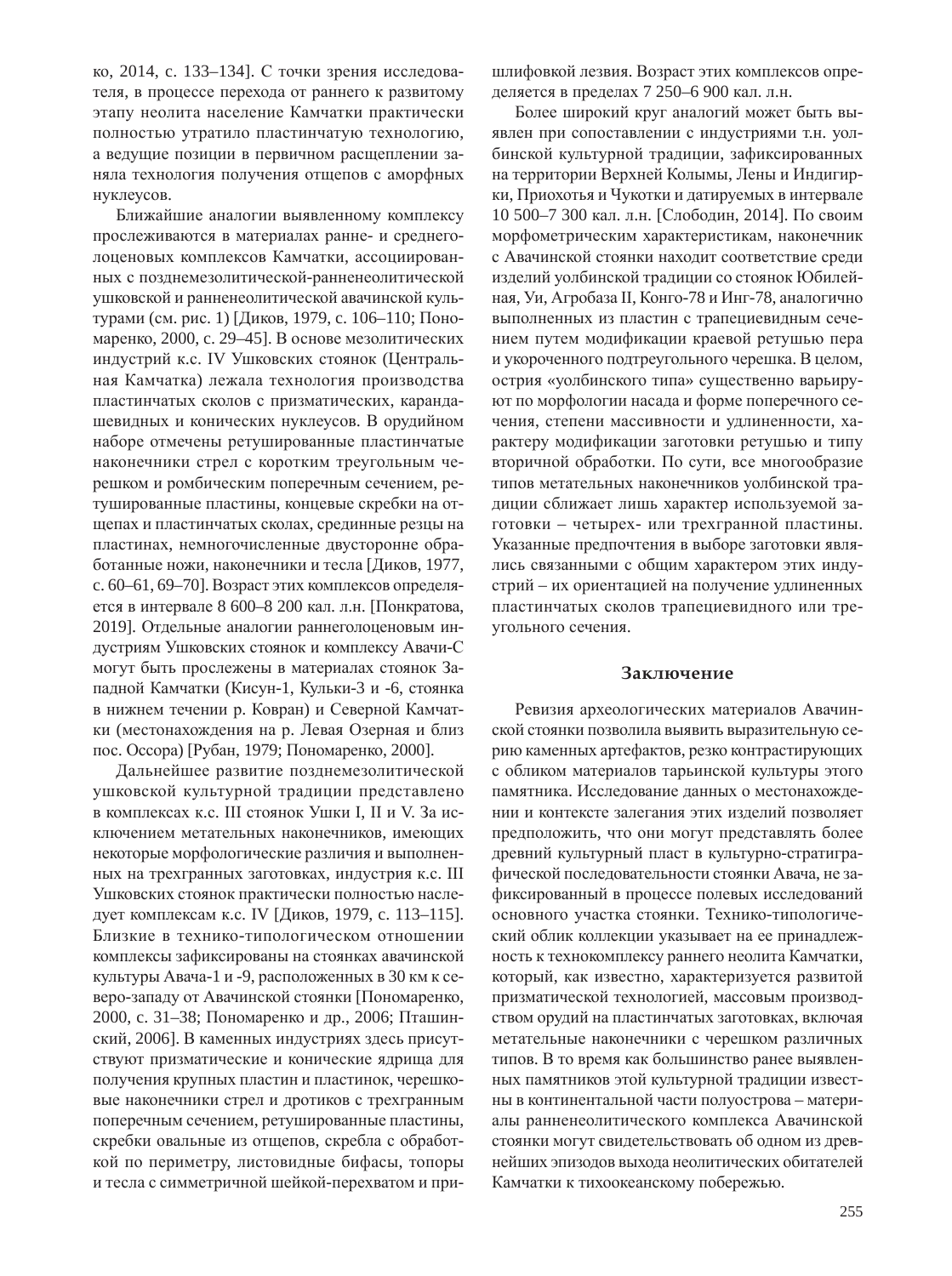## **Благодарности**

Исследование проведено при финансовой поддержке РФФИ в рамках научного проекта № 19-09-00144 (А.И. Лебединцев, П.С. Гребенюк), проекта НИР № 0329-2019-0001 «Заселение первобытным человеком Северной Азии: культурный и экологический контекст» (А.Ю. Федорченко, Н.Е. Белоусова).

## Список литературы

Диков Н.Н. Археологические памятники Камчатки, Чукотки, Верхней Колымы. – М.: Наука, 1977. – 319 с.

Диков Н.Н. Древние культуры Северо-Восточной Азии. – М.: Наука, 1979. – 352 с.

Дикова Т.М. Отчет о полевых археологических исследованиях на Юге Камчатки в 1975 году // Науч. арх. СВКНИИ ДВО РАН. 1976а, № 987, 70 л.

**Ликова Т.М.** Исслелования на юге Камчатки // АО 1975 года. – М.: Наука, 1976б. – С. 234–235.

Дикова Т.М. Заключительный отчет по теме: Археология Южной Камчатки в связи с проблемой обитания там айнов // Науч. арх. СВКНИИ ДВО РАН. Магадан, 1977, т. I, № 1016, 143 л.

Дикова Т.М. Исследования западного побережья Южной Камчатки // АО 1977 года. – М.: Наука, 1978. – C. 224-225.

Дикова Т.М. Авачинская многослойная стоянка новый памятник Тарьинской культуры на Юге Камчатки // Новые археологические памятники Севера Дальнего Востока. – Магадан: СВКНИИ ДВНЦ АН СССР, 1979. – ɋ. 82–106.

Дикова Т.М. Археология южной Камчатки в связи с проблемой расселения айнов. – М.: Наука, 1983. – 232 с.

Добрецова Ю.Г. Опыт палеомагнитного датирования неолитической стоянки // Новое в археологии Севера Дальнего Востока. – Магадан: СВКНИИ ДВНЦ АН CCCP, 1985. – C. 59–65.

Ложкин А.В. Радиоуглеродные датировки археологических памятников Северо-Востока Азии // Новое в археологии Севера Дальнего Востока. – Магадан: СВКНИИ ДВНЦ АН СССР, 1985. – С. 66–70.

Питулько В.В., Павлова Е.Ю. Геоархеология и радиоуглеродная хронология каменного века Северо-Восточной Азии. – СПб.: Наука, 2010. – 264 с.

Понкратова И.Ю. Начальный неолит полуострова Камчатка (по данным исследования стоянки Ушки V) // Гуманитарные исследования в Восточной Сибири и на Дальнем Востоке. – 2019. – № 1. – С. 13–20.

Пономаренко А.К. Древняя культура ительменов Камчатки. – Петропавловск-Камчатский: Оперативная полиграфия, 2000. – 312 с.

Пономаренко А.К. Тарьинская культура неолита Камчатки. – Владивосток: Дальневост. фед. ун-т, 2014. – 254 с.

 $\Pi$ ономаренко А.К., Базанова Л.И., Брайцева О.А., Мелекесцев И.В. Новая ранненеолитическая стоянка в долине р. Авача на Камчатке // Неолит и палеометалл Севера Дальнего Востока. – Магадан: СВКНИИ ДВО PAH, 2006. – C. 67–77.

Пташинский А.В. К вопросу о неолите Камчатки // Неолит и палеометалл Севера Дальнего Востока. – Магадан: СВКНИИ ДВО РАН, 2006. – С. 78–87.

Рубан В.И. Предварительные результаты археологической разведки на Западном побережье Камчатки // Новые археологические памятники Севера Дальнего Востока. – Магадан: СВКНИИ ДВНЦ АН СССР, 1979. – ɋ. 107–128.

Слободин С.Б. Уолбинская традиция пластинчатых наконечников (Северо-Восток России) // Вестн. СВНЦ ДВО РАН. – 2014. – № 2. – С. 110–119.

 $\Phi$ едорченко А.Ю., Белоусова Н.Е. Верхний палеолит Камчатки: основные результаты исследований 1980-х – начала 1990-х годов и актуальные проблемы на современном этапе // Stratum Plus: Археология и культурная антропология. – 2020. – № 1. – С. 305–339.

## **References**

**Dikov N.N.** Arkheologicheskie pamyatniki Kamchatki, Chukotki, Verkhnei Kolymy. Moscow: Nauka, 1977, 319 p. (In Russ.).

**Dikov N.N.** Drevnie kul'tury Severo-Vostochnoi Azii. Moscow: Nauka, 1979, 352 p. (In Russ.).

**Dikova T.M.** Otchet o polevykh arkheologicheskikh issledovaniyakh na Yuge Kamchatki v 1975 godu. In *Scientific archive of the North-Eastern Research Institute of the Far Eastern Branch of the Russian Academy of Sciences (Magadan)*. 1976a, No. 987, 70 p. (In Russ.).

**Dikova T.M.** Issledovaniya na yuge Kamchatki. *Arkheologicheskie otkrytiya 1975 goda*. Moscow: Nauka, 1976b, pp. 234–235. (In Russ.).

**Dikova T.M.** Zaklyuchitel'nyy otchet po teme: Arkheologiya Yuzhnoy Kamchatki v svyazi s problemoi obitaniya tam ainov. In *Scientific archive of the North-Eastern Research Institute of the Far Eastern Branch of the Russian Academy of Sciences (Magadan)*. 1977, No. 1016, vol. 1143 p. (In Russ.).

**Dikova T.M.** Issledovaniya zapadnogo poberezh'ya Yuzhnoy Kamchatki. *Arkheologicheskie otkrytiya 1977 goda*. Moscow: Nauka, 1978, pp. 224–225. (In Russ.).

**Dikova T.M.** Avachinskaya mnogosloinaya stoyanka – novyi pamyatnik Tar'inskoy kul'tury na Yuge Kamchatki. In *Novyye arkheologicheskiye pamyatniki Severa Dal'nego Vostoka*. Magadan: NEISRI FESC AS USSR Publ., 1979, pp. 82–106. (In Russ.).

**Dikova T.M.** Arkheologiya yuzhnoi Kamchatki v svyazi s problemoi rasseleniya ainov. Moscow: Nauka, 1983, 232 p. (In Russ.).